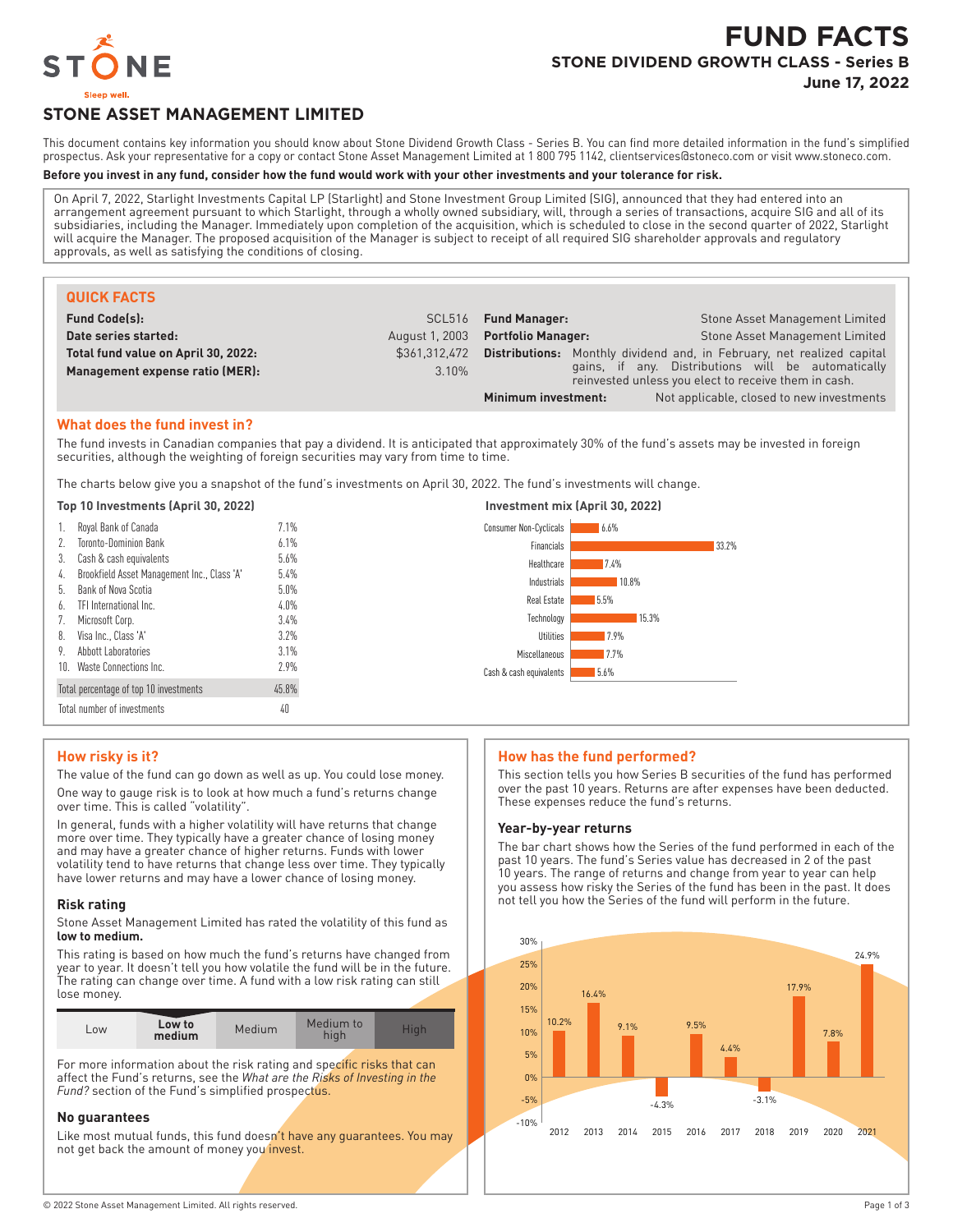

### **Best and worst 3-month returns**

This table shows the best and worst returns for Series B securities of the fund in a 3-month period over the past 10 years. The best and worst 3-month returns could be higher or lower in the future. Consider how much of a loss you could afford to take in a short period of time.

|                    | Return     | 3 months ending | If you invested \$1,000 at the beginning of the period |
|--------------------|------------|-----------------|--------------------------------------------------------|
| <b>Best return</b> | 10.55%     | June 30, 2020   | Your investment would rise to \$1,105.50.              |
| Worst return       | $-12.58\%$ | March 31, 2020  | Your investment would drop to \$874.20.                |

#### **Average return**

The annual compound return of the Series of the fund was approximately 7.6% over the past 10 years. If you had invested \$1,000 in the Series of the fund 10 years ago, your investment would now be worth \$2,084.50.

## **Who is this fund for?**

#### **This fund is suitable for investors:**

- Seeking capital growth and dividends
- With a mid-term to long-term investment horizon with a low to medium risk tolerance

This fund may not be suitable for investors with a short-term investment horizon.

#### **A word about tax**

In general, you'll have to pay income tax on any money you make on a fund. How much you pay depends on the tax laws where you live and whether or not you hold the fund in a registered plan such as a Registered Retirement Savings Plan or a Tax-Free Savings Account. Keep in mind that if you hold your fund in a non-registered account, fund distributions are included in your taxable income, whether you get them in cash or have them reinvested.

Switches of shares between classes of shares of a mutual fund corporation, including the Corporate Funds, will result in a taxable disposition of those shares at their market value. Such disposition may result in a capital gain or capital loss for you.

## **How much does it cost?**

The following tables show the fees and expenses you could pay to buy, own and sell Series B securities of the fund.

The fees and expenses – including any commissions – can vary among series of a fund and among funds. Higher commissions can influence representatives to recommend one investment over another. Ask about other funds and investments that may be suitable for you at a lower cost.

#### **1. Sales charges**

Series B is the deferred sales charge option.

| <b>Sales charge option</b> | What you pay                                                                                                                                                                                                                                                                                              |                      | <b>How it works</b>                                                                                                                                                                                                                                                                                                                                                           |
|----------------------------|-----------------------------------------------------------------------------------------------------------------------------------------------------------------------------------------------------------------------------------------------------------------------------------------------------------|----------------------|-------------------------------------------------------------------------------------------------------------------------------------------------------------------------------------------------------------------------------------------------------------------------------------------------------------------------------------------------------------------------------|
|                            | in percent $(\%)$                                                                                                                                                                                                                                                                                         | in dollars (\$)      |                                                                                                                                                                                                                                                                                                                                                                               |
| Deferred sales<br>charge   | If you sell within:<br>year of buying: $6.00\%$ sell securities with<br>2 years of buying: $5.00\%$ an original cost of<br>3 years of buying: $4.00\%$ \$1,000<br>4 years of buying: 3.50%<br>5 years of buying: 3.00%<br>6 years of buying:<br>2.50%<br>7 years of buying:<br>2.00%<br>Thereafter<br>Nil | \$0 to \$60 when you | When you buy the fund, Stone pays your representative's firm a commission of<br>5%.<br>When you sell your investment, you may be charged a redemption fee.<br>The amount you pay is based on what you paid for the securities and the date<br>you purchased the securities.<br>You can sell up to 10% of your securities each year without paying a deferred<br>sales charge. |